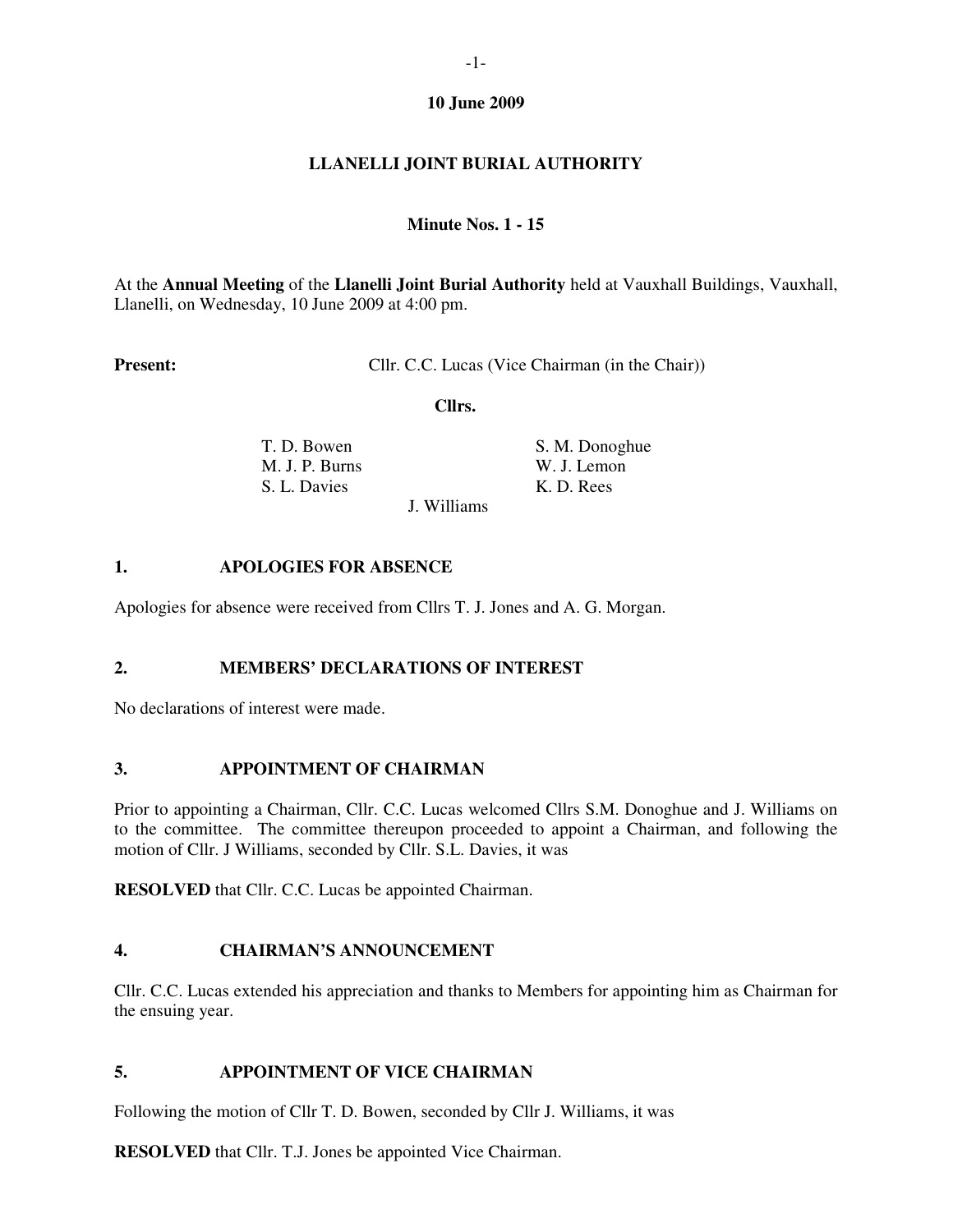#### **10 June 2009**

# **6. CONFIRMATION OF MINUTES**

**RESOLVED** that the following minutes (copies of which had been previously circulated) be confirmed and signed as a true record of proceedings.

Ordinary Meeting - 13 May 2009

## **7**. **MATTERS ARISING**

Arising out of Minute No.126 (13 May 2009) the Secretary confirmed that a third quotation had been obtained. However the quote was more expensive than that provided by Hortech Limited, and therefore Hortech Limited had been awarded the contract for the work.

**RESOLVED** that the information be noted.

## **8. INCOME AND EXPENDITURE REPORTS**

**RESOLVED** that the income and expenditure report for April 2009 and the provisional report for May 2009 be noted.

# **9. SCHEDULE OF PAYMENTS**

Consideration was given to the schedule of payments for May 2009, which revealed expenditure for the month amounted to £16,307.68.

**RESOLVED** that the information be noted.

## **10. STATEMENT OF ACCOUNTS FOR THE YEAR ENDING 31 MARCH 2009**

Consideration was given to the Statement of Accounts for the financial year ending 31 March 2009, (copies of which had been previously circulated) and it was

**RESOLVED** that the Statement of Accounts be accepted.

# **11. HEALTH AND SAFETY POLICY AND PROCEDURES**

Consideration was given to the adoption of new Health and Safety Policy and Procedures, produced by Peninsular Business Services. After a brief discussion it was

**RESOLVED** that the new procedures be adopted.